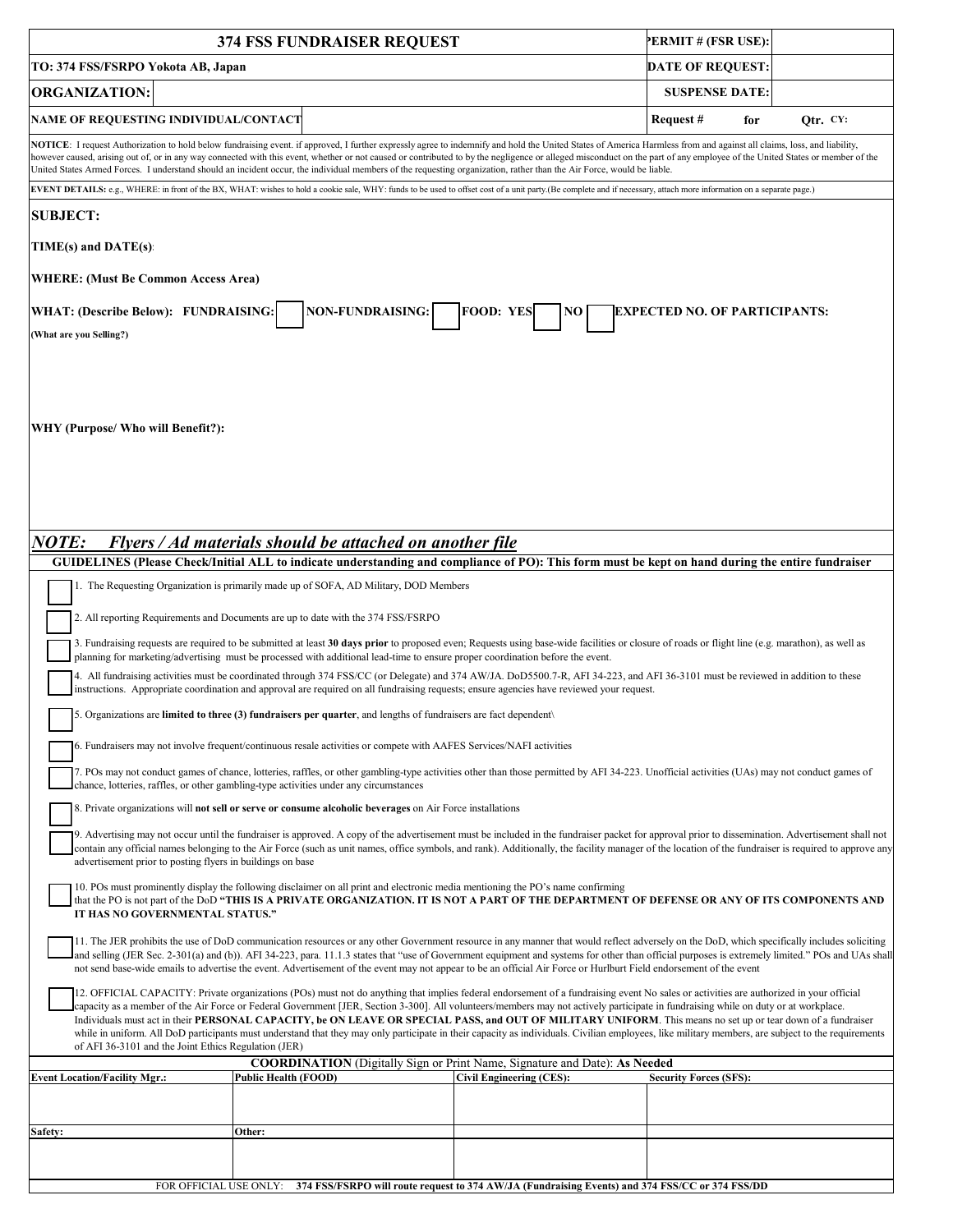| MITIGATION PLAN: (Please send as attachment if more space is needed)                                                                                                                                                                                                                                                 |                                                                                                                                                                                                                                                                                                                                |  |  |
|----------------------------------------------------------------------------------------------------------------------------------------------------------------------------------------------------------------------------------------------------------------------------------------------------------------------|--------------------------------------------------------------------------------------------------------------------------------------------------------------------------------------------------------------------------------------------------------------------------------------------------------------------------------|--|--|
| <b>Estimated/Approximate No. of Participants:</b>                                                                                                                                                                                                                                                                    |                                                                                                                                                                                                                                                                                                                                |  |  |
| <b>Mitigation Measures:</b>                                                                                                                                                                                                                                                                                          |                                                                                                                                                                                                                                                                                                                                |  |  |
| a. Masks:                                                                                                                                                                                                                                                                                                            |                                                                                                                                                                                                                                                                                                                                |  |  |
| b. Social Distancing:                                                                                                                                                                                                                                                                                                |                                                                                                                                                                                                                                                                                                                                |  |  |
| c. Sanitazion:                                                                                                                                                                                                                                                                                                       |                                                                                                                                                                                                                                                                                                                                |  |  |
| d. Food Handling:                                                                                                                                                                                                                                                                                                    |                                                                                                                                                                                                                                                                                                                                |  |  |
| e: Enforcement                                                                                                                                                                                                                                                                                                       |                                                                                                                                                                                                                                                                                                                                |  |  |
| For any questions Please contact POC:<br>Note: Final approval for the PO Fundraising Activity requires complying with all statements written above as well as the guidelines the guidelines given by Public Health. Any violations will be reported to the 374 FSS/CC.<br><b>PRIVATE ORGANIZATION REPRESENTATIVE</b> |                                                                                                                                                                                                                                                                                                                                |  |  |
| SIGNATURE (I understand and agree to the Guidelines; violation of these will result in event cancellation and loss of PO privileges)                                                                                                                                                                                 |                                                                                                                                                                                                                                                                                                                                |  |  |
| 374 FSS/FSRPO (1st IND)                                                                                                                                                                                                                                                                                              |                                                                                                                                                                                                                                                                                                                                |  |  |
| 374 AW/JA Signature (2nd IND):<br>(Your signature below indicates that you have reviewed and approved this fundraiser                                                                                                                                                                                                | Approve<br>Denied<br>While During the AFAF/CFC, this event can be considered<br>permissible ad hoc fundraising under AFI 36-3101; this event<br>is unlikely to interfere with the AFAF/CFC, as it involves the<br>exchange of goods and services as opposed to gratuitous<br>giving. Sales should occur outside the workplace. |  |  |
| Comments:                                                                                                                                                                                                                                                                                                            | NON-FUNDRAISING N/A                                                                                                                                                                                                                                                                                                            |  |  |
| 374 FSS/CC or 374 FSS/DD<br>(Your signature below indicates that you have reviewed and approved this fundraiser                                                                                                                                                                                                      |                                                                                                                                                                                                                                                                                                                                |  |  |
| Denied<br>Approve /                                                                                                                                                                                                                                                                                                  |                                                                                                                                                                                                                                                                                                                                |  |  |
| JENNIFER H. MALATESTA, Lt Col, USAF<br>Commander                                                                                                                                                                                                                                                                     |                                                                                                                                                                                                                                                                                                                                |  |  |
| 374th Force Support Squadron                                                                                                                                                                                                                                                                                         |                                                                                                                                                                                                                                                                                                                                |  |  |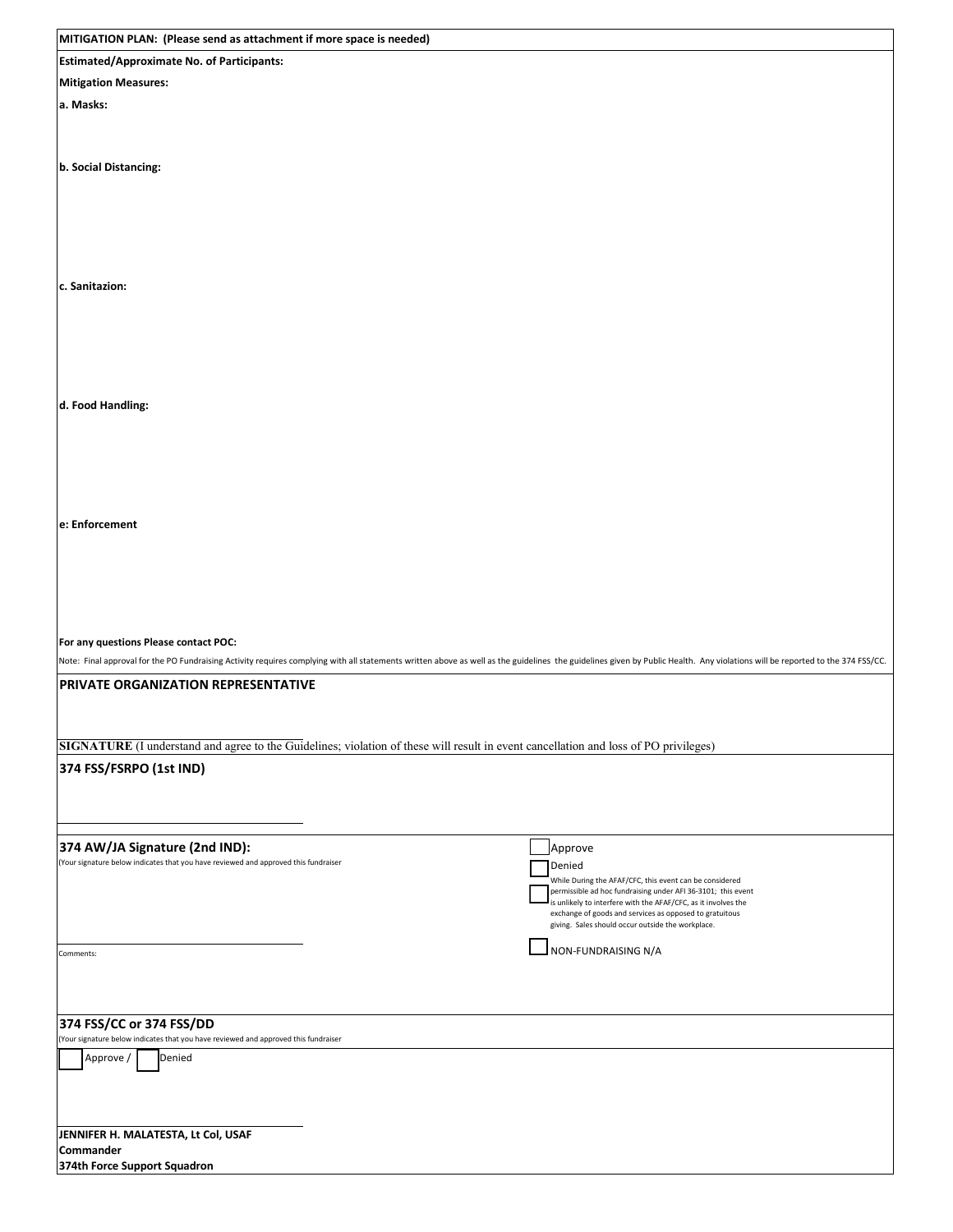## **INSTRUCTIONS ON HOW TO FILL OUT THE PO EVENT REQUEST FORM**

## **PAGE 1**

**"ORGANIZATION"** - Name of your PO; - not your squadron name

**"Name of Responsible Individual/Contact"** - the name of the POC / Contact information (Email; Phone)

**"Permit#"** - Leave Blank (FSS/FSRPO Use only)

**"Date of Request"**- this is the date you send it to the NAF Accounting Office

**"Suspense Date"**- this is the date you request it approved should be earlier than event date

**"Request # \_\_\_ For \_\_\_ Quarter"** - number of request (1,2,or 3) for Quarter (1,2,3,or 4), maximum 3 per Qtr.

**"Subject"** - What your fundraiser is called

**"Time(s) and Date (s) of the Fundraiser"** – Date and time you would like to hold your fundraiser **"Where"** - What is the location of your event? (this cannot be the work place and has to be a common access

area)

#### **"What" :**

Check Boxes: Fundraising or Non-Fundraising

**Selling food** : Yes / No

**EXPECTED NO. OF PATTICIPANTS**  $\cdot$ - how many people will be in the event (include volunteers, participants, vendors  $_{\alpha}$  )

Fill in the box - What are you doing? (i.e. Car Wash, Silent Auction, Burger Burn, etc.)

**"Why"** - what reason are you holding this event? Who will benefit?(i.e. to offset the cost of future morale events or for a scholarship program etc.)

### **Check Boxes 1-12 or initial to indicate understanding of guidelines**

**"Coordination"** - Requires Initials and Dates, if applicable

**Facility:** Where will you be holding the event? Whomever is in charge of the facility should initial here and date it. If you are going to a place far away and have been coordinating via e-mail, attach a copy of the email giving you permission to hold your event at their location.

**Public Health** (FOOD) - If your event involves food preparation you must go to the Public Health Office and have them initial and date

**Security Forces** - If your event involves Signing in guests from off base

**Fire Prevention** - If you event requires Fire prevention assistance

**Safety** - If you are holding an event where there is a high likelihood someone could be injured, you must go to the Safety Office for their initials and date

**Anti- Terrorism / others** - If your event has other needs or would require background checks

## **PAGE 2**

**Estimated/Approximate No. of Participants:** Number of people in the event

**Mitigation Measures:** fill in how you will prevent the spread of disease

- **a. Masks:**
- **b. Social Distancing:**
- **c. Sanitazion:**
- **d. Food Handling:**
- **e: Enforcement:**

### **Private Organization Representative Signature - Sign and Date**

## **NOTE: Flyers / Ad materials should be attached on another file**

If you are going to be using a flyer for your event, it must be approved with your fundraiser request form

Once completed you can email all documents to **chris.almeda.1@us.af.mil**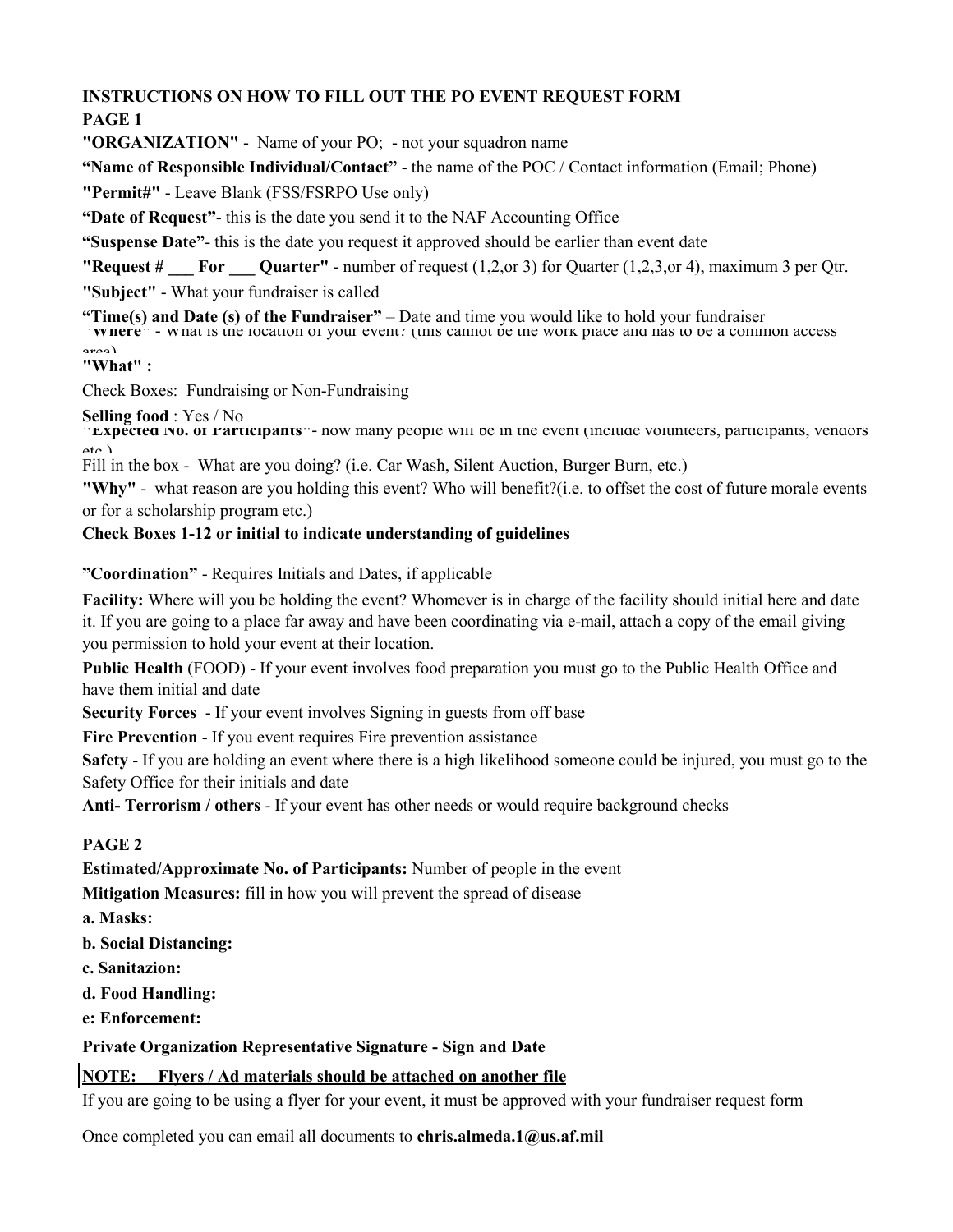# **Flyer Instructions:**

If you are going to be using a flyer for your event, it must be approved with your fundraiser request

When making your flyer, we recommend using Microsoft PowerPoint and sending electronically to the NAF Accounting Office in case any changes need to be made.

All flyers should include the following:

**Name of Organization** Represented: Who is putting on the Event?

**What** Kind of Event is it? If you are holding your event at a particular business or selling a certain product remember you cannot advertise for the business. For example: "Krispy Kreme Doughnut Sale"

**Location**: Where the event will be held?

**Date/Time**: When is the event?

**Cost/Prices**: Is there a cost for the event?

### **POC**: Who can be contacted for more information? This section **CANNOT** have **RANK, DUTY PHONE NUMBERS, AND/OR GOVERNMENT EMAIL ADDRESSES.**

Any pictures used may not show rank or people in uniform

No Official logos or Squadron symbols are to be used as this unintentionally denotes sponsorship by the Air Force, Base, Unit, and/or Squadron.

The flyer must include the following disclaimer:

**"This is a private organization. It is not a part of the Department of Defense or any of its components and it has no governmental status. This event is neither sponsored nor endorsed by the Air Force".**